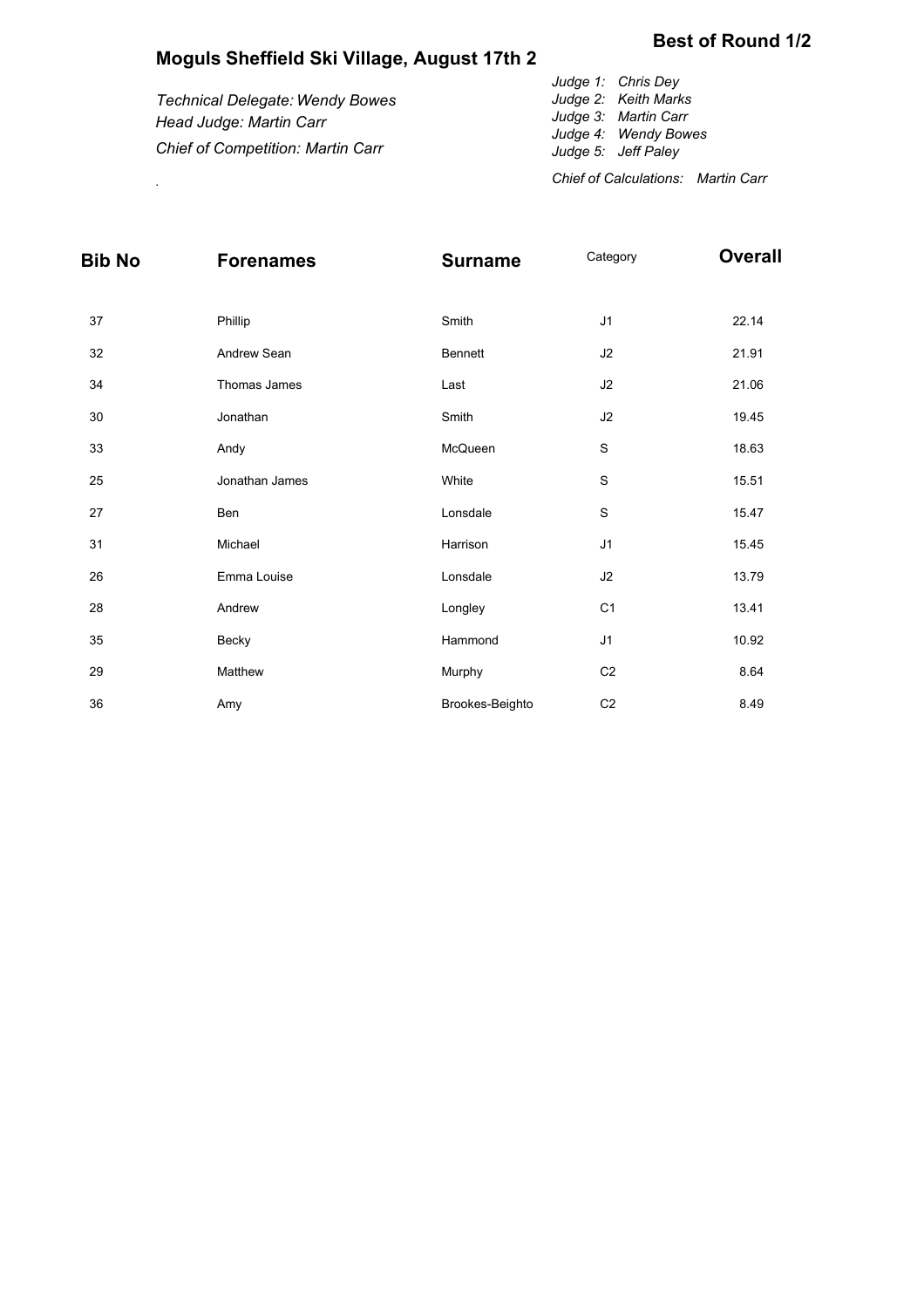| Moguls Sheffield Ski Village, August 17th 2002 | Chief of Calculations: Martin Carr           | <b>Round 1 Results</b> |       |  |  |
|------------------------------------------------|----------------------------------------------|------------------------|-------|--|--|
| <b>Technical Delegate: Wendy Bowes</b>         | Judge 1: Chris Dey<br>Judge 2: Keith Marks   |                        |       |  |  |
| Head Judge: Martin Carr                        | Judge 3: Martin Carr<br>Judge 4: Wendy Bowes |                        |       |  |  |
| <b>Chief of Competition: Martin Carr</b>       | Judge 5: Jeff Paley                          | Pace Time:             | 16.65 |  |  |

.

| <b>Names</b>   |                | Category       | Turns J1-3     |                           |     | Air J4-5<br>Jump Categor |                                           |                     | Total Turns and Air         |         | Time in Sec and Scor |       | <b>Overall</b> |       |
|----------------|----------------|----------------|----------------|---------------------------|-----|--------------------------|-------------------------------------------|---------------------|-----------------------------|---------|----------------------|-------|----------------|-------|
|                |                |                |                |                           |     |                          |                                           |                     |                             |         |                      |       |                |       |
| Andrew Sean    | <b>Bennett</b> | J2             | 4.2            | 4.3                       | 4.5 | $\mathbf{1}$             | $1.4$ 1.7<br>$\overline{1}$               | $\mathbf{1}$        | $1.2$ 1.8<br>$\overline{1}$ | 13      | 2.92                 | 16.4  | 5.74           | 21.66 |
| Phillip        | Smith          | J <sub>1</sub> | 4.2            | 4.2                       | 4.3 | $\mathbf{1}$             | $1.7$ 1.5<br>$\overline{1}$               | 1.8<br>$\mathbf{1}$ | 1.6<br>$\overline{1}$       | 12.7    | 3.15                 | 17.91 | 5.01           | 20.86 |
| Thomas James   | Last           | $\sf J2$       | 3.8            | 4                         | 3.7 | 1.6<br>$\mathbf{1}$      | 1.5<br>$\overline{1}$                     | $\mathbf{1}$        | $1.2$ 1.6<br>$\overline{1}$ | 11.5    | 2.82                 | 16.5  | 5.69           | 20.01 |
| Jonathan       | Smith          | $\sf J2$       | 4              | 4.2                       | 3.9 | 1.5<br>$\mathbf{1}$      | 1.6<br>$\overline{1}$                     | 1.6<br>$\mathbf{1}$ | 1.7<br>$\overline{1}$       | 12.1    | 3.06                 | 19.66 | 4.17           | 19.33 |
| Andy           | McQueen        | $\mathbb S$    | 3.7            | 4                         | 3.6 | 1.7<br>$\mathbf{1}$      | 1.5<br>$\sqrt{2}$                         | 1.7<br>$\mathbf{1}$ | 1.6<br>$\overline{c}$       | 11.3    | 3.48                 | 20.34 | 3.85           | 18.63 |
| Jonathan James | White          | $\mathbb S$    | 2.7            | 3.5                       | 3   | 1.4<br>$\mathbf{1}$      | 1.3<br>$\overline{1}$                     | $\mathbf{1}$        | $1.2$ 1.2<br>$\overline{1}$ | 9.19    | 2.44                 | 20.28 | 3.88           | 15.51 |
| Ben            | Lonsdale       | $\mathbb S$    | 2.7            | 3.5                       | 3.4 | 1.3<br>$\mathbf{1}$      | 1.5<br>$\overline{1}$                     | 1.1<br>$\mathbf{1}$ | 1.3<br>$\overline{1}$       | 9.6     | 2.48                 | 21.29 | 3.39           | 15.47 |
| Michael        | Harrison       | J1             | 3.1            | $\ensuremath{\mathsf{3}}$ | 3.7 | $1.3$<br>$\mathbf{1}$    | $\overline{\mathbf{1}}$<br>$\overline{1}$ | $\mathbf{1}$        | $1 \t1.2$<br>$\overline{1}$ | $9.8\,$ | 2.15                 | 21.07 | 3.5            | 15.45 |
| Andrew         | Longley        | C <sub>1</sub> | $\overline{3}$ | $\sqrt{3}$                | 2.9 | 0.6<br>$\mathbf{1}$      | 0.6<br>$\overline{1}$                     | 0.7<br>$\mathbf{1}$ | 0.6<br>$\overline{1}$       | 8.9     | 1.19                 | 22.44 | 2.84           | 12.93 |
| Becky          | Hammond        | J <sub>1</sub> | 2.8            | 2.4                       | 2.7 | 0.7<br>$1 \quad 1$       | -1                                        | 1 1                 | $0.4$ 0.6                   | 7.9     | 1.28                 | 26.25 | 1.01           | 10.19 |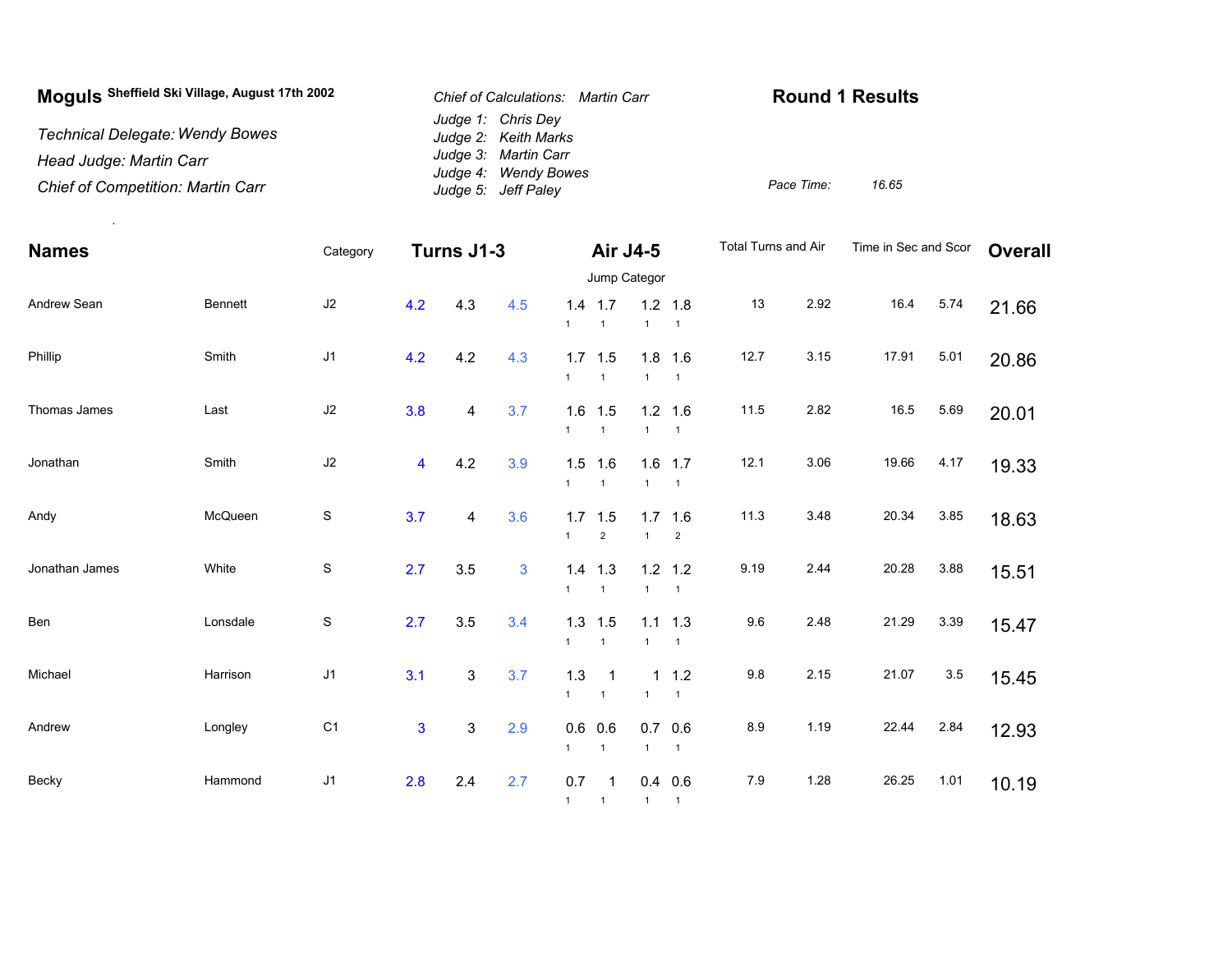| <b>Names</b> |                 | Category       | Turns J1-3     |                |                | Air J4-5 |                                   |          | <b>Total Turns and Air</b>        |      | Time in Sec and Scor |       | <b>Overall</b> |      |
|--------------|-----------------|----------------|----------------|----------------|----------------|----------|-----------------------------------|----------|-----------------------------------|------|----------------------|-------|----------------|------|
|              |                 |                |                |                |                |          | Jump Categor                      |          |                                   |      |                      |       |                |      |
| Emma Louise  | Lonsdale        | J2             | 2.3            | $\overline{2}$ | $\overline{2}$ | 1.3      | 1.3<br>$\overline{1}$             | 1.3      | 1.1<br>$\overline{1}$             | 6.3  | 2.38                 | 25.68 | 1.28           | 9.96 |
| Amy          | Brookes-Beighto | C <sub>2</sub> | 2.6            | 2.2            | 1.9            |          | $0.2 \quad 0.2$<br>$\overline{1}$ |          | $0.4$ 0.6<br>$\overline{1}$       | 6.7  | 0.66                 | 26    | 1.13           | 8.49 |
| Matthew      | Murphy          | C <sub>2</sub> | 2.8            | 2.4            | 2.1            | 0.1      | 0.3<br>$\mathbf{1}$               |          | $0.2 \quad 0.4$<br>$\overline{1}$ | 7.29 | 0.47                 | 26.88 | 0.7            | 8.46 |
| Andrew Sean  | <b>Bennett</b>  | J2             | $\overline{4}$ | 4.1            | 4.2            | 1.3      | 1.5<br>$\mathbf{1}$               | 1.5      | 1.4                               | 12.3 | 2.72                 | 16.65 |                | Pace |
| Thomas James | Last            | J <sub>2</sub> | 3.2            | 3.1            | 2.5            | $\Omega$ | $0\ 0.9$                          | $\Omega$ | 0.06                              | 8.8  | 0.71                 | 16.94 |                | Pace |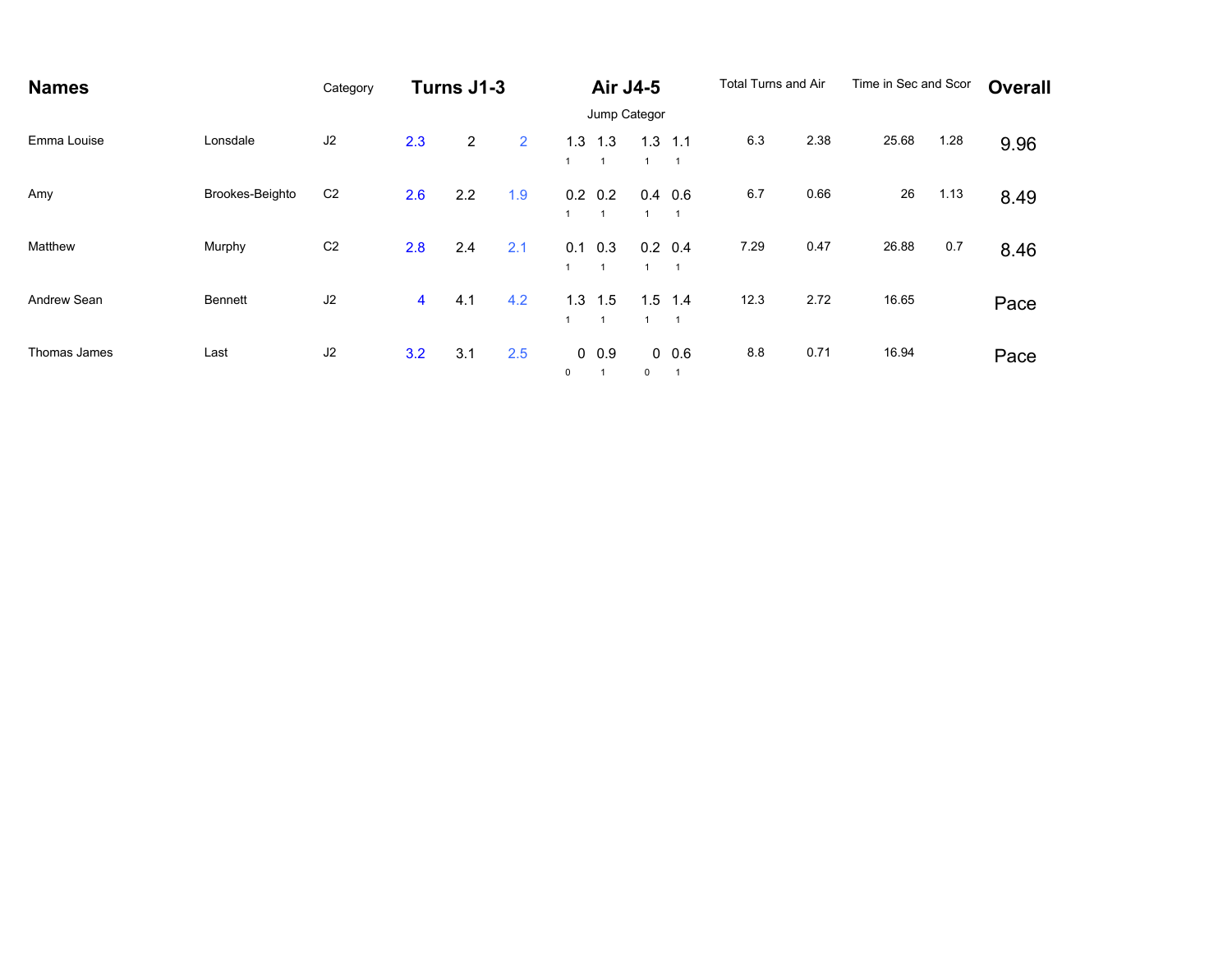| Moguls Sheffield Ski Village, August 17th 2002 | Chief of Calculations: Martin Carr | <b>Round 2 Results</b> |  |  |  |  |  |
|------------------------------------------------|------------------------------------|------------------------|--|--|--|--|--|
|                                                | Judge 1: Chris Dey                 |                        |  |  |  |  |  |
| <b>Technical Delegate: Wendy Bowes</b>         | Judge 2: Keith Marks               |                        |  |  |  |  |  |
| Head Judge: Martin Carr                        | Judge 3: Martin Carr               | Pace Time:<br>16.65    |  |  |  |  |  |
|                                                | Judge 4: Wendy Bowes               |                        |  |  |  |  |  |
| <b>Chief of Competition: Martin Carr</b>       | Judge 5: Jeff Paley                |                        |  |  |  |  |  |

.

| <b>Forenames</b> | <b>Surname</b> | Category       | Judge 1                 | Judge 2                 | Judge 3        |                                             | <b>Judge 4 Judge 5 Total Turns</b>                    |      |                |       | Air Time Time Score Overall |
|------------------|----------------|----------------|-------------------------|-------------------------|----------------|---------------------------------------------|-------------------------------------------------------|------|----------------|-------|-----------------------------|
|                  |                |                |                         |                         |                | Category                                    | Category                                              |      |                |       |                             |
| Phillip          | Smith          | J1             | 4.6                     | 4.3                     | 4.4            | $1.7$ 1.9<br>$1 \quad 1$                    | $1.7$ 1.8<br>$1 \quad 1$                              | 13.3 | 3.4            |       | 17.03 5.44 22.14            |
| Andrew Sean      | <b>Bennett</b> | J2             | 4.5                     | $\overline{\mathbf{4}}$ | 4.5            | $1.7$ 1.6<br>$1 \qquad 3$                   | $1.7$ 1.8<br>$1 \quad 3$                              | 13   | $\overline{4}$ |       | 18.12 4.91 21.91            |
| Thomas James     | Last           | J2             | 4.1                     | 4.1                     | 4.1            | $1.8$ 1.7<br>$1 \quad 1$                    | $1.8$ 1.8<br>$1 \quad 1$                              | 12.3 | 3.39           |       | 17.18 5.37 21.06            |
| Jonathan         | Smith          | J2             | $\overline{\mathbf{4}}$ | 3.8                     | $\overline{4}$ | $1.5$ 1.6<br>$1 \quad 1$                    | $1.5$ 1.7<br>$1 \quad 1$                              | 11.8 | 3.02           |       | 18.72 4.63 19.45            |
| Andy             | McQueen        | ${\mathsf S}$  | 3.7                     | 4.1                     | 3.8            | $1.8$ 1.5<br>1<br>$\overline{2}$            | $1.7$ 1.4<br>$1 \qquad 2$                             | 11.6 | 3.4            | 21.28 | 3.4 18.40                   |
| Ben              | Lonsdale       | ${\mathsf S}$  | 2.6                     | 3.9                     | 3.5            | $1.4$ 0.8<br>$\overline{2}$<br>$\mathbf{1}$ | $1.5$ 0.9<br>$\overline{2}$<br>$1 \quad \blacksquare$ | 10   | 2.41           | 22.13 | $2.99$ 15.40                |
| Michael          | Harrison       | J1             | 2.8                     | 3.4                     | 2.8            | 1.3<br>$\overline{1}$<br>$1 \quad 1$        | $1.4$ 1.2<br>$1 \quad 1$                              | 9    | 2.34           | 20.97 | $3.54$ 14.88                |
| Emma Louise      | Lonsdale       | J2             | 2.9                     | $\mathfrak{S}$          | 2.8            | $1.4$ 1.6<br>$1 \qquad 1 \qquad 1 \qquad 1$ | $1 \t1.3$                                             | 8.69 | 2.53           | 23    | $2.57$ 13.79                |
| Andrew           | Longley        | C <sub>1</sub> | 2.6                     | 3.2                     | 2.9            | $0.6$ 1.2<br>$1 \quad 1 \quad$              | $0.6$ 1<br>$1 \quad 1$                                | 8.7  | 1.62           | 21.91 | $3.09$ 13.41                |